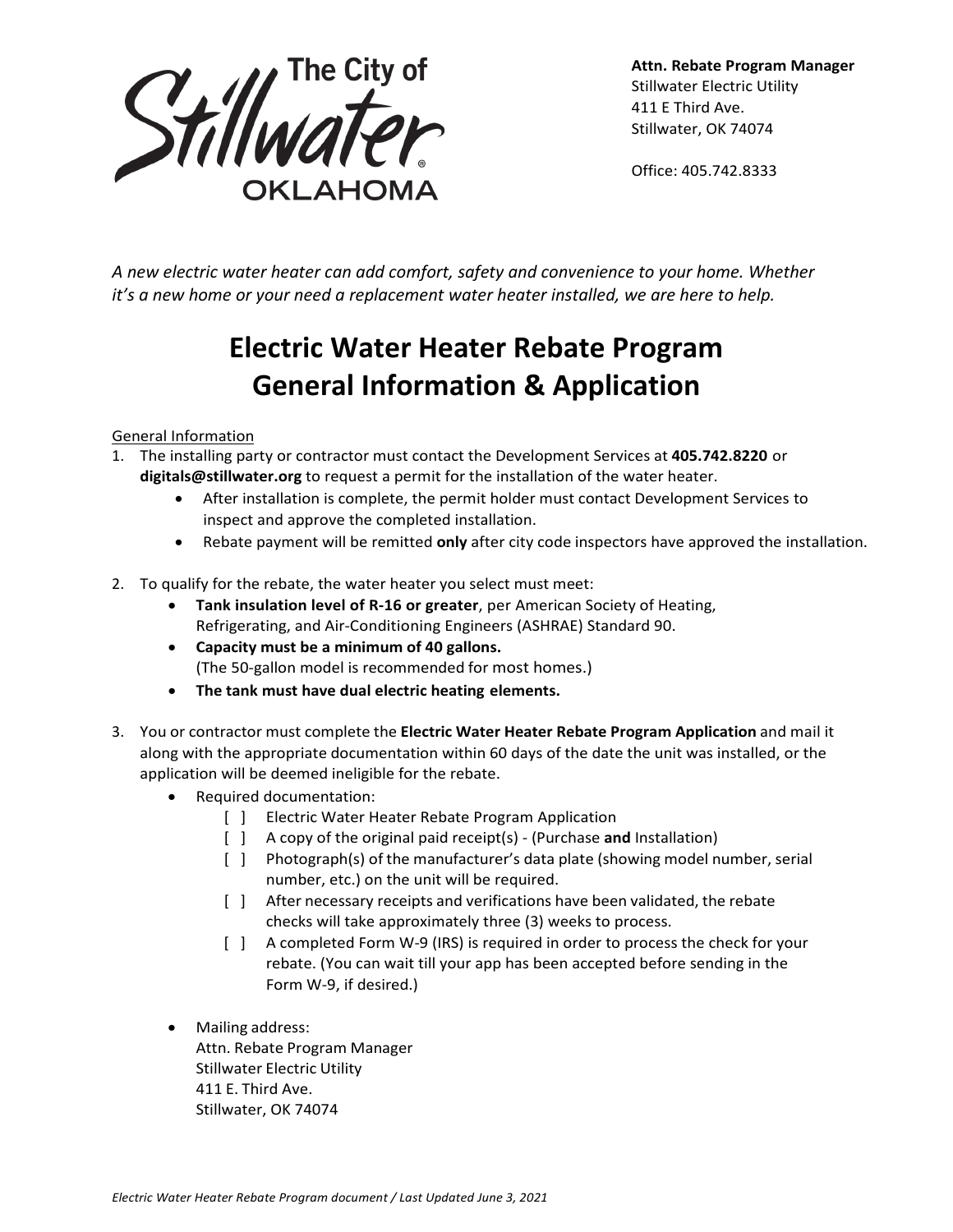### *Electric Water Heater Rebate Program: General Information Continued*

4. After verification that the water heater and its installation comply with all requirements, the City of Stillwater will mail you a rebate check.

Rebates will be made as follows:

- For **40 to 49 gallon** capacity range:
	- Up to \$150 towards the purchase
	- \$75 towards cost wiring changes (contractor install receipts required)
	- Total maximum rebate is \$225
- For **50g gallon or greater capacity**:
	- Up to \$250 towards the purchase
	- \$75 towards cost wiring changes (contractor install receipts required)
	- Total maximum rebate is \$325
- If the electric water heater replaces an existing electric water heater, the above points would apply but without the additional \$75 changeover allowance.
- The above also apply to individual owned residential units within multiple-residence buildings.

NOTE: Where there are multiple living units per site, like apartment complexes and duplexes, call Stillwater Electric Utility at 405.742.8333 for additional information.

*Rebates will only be provided on systems that meet the current requirements for Stillwater Electric Utility.*